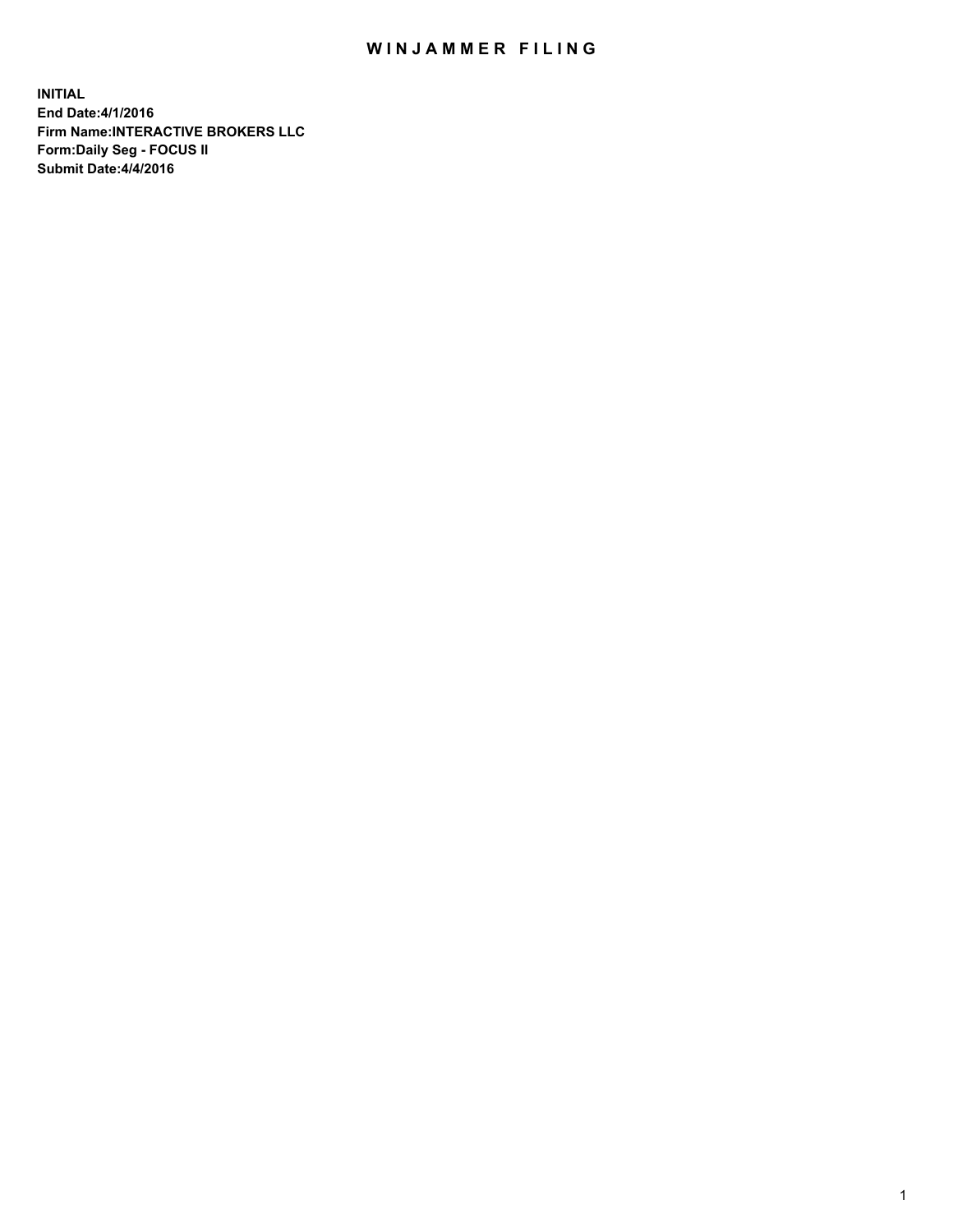## **INITIAL End Date:4/1/2016 Firm Name:INTERACTIVE BROKERS LLC Form:Daily Seg - FOCUS II Submit Date:4/4/2016 Daily Segregation - Cover Page**

| Name of Company<br><b>Contact Name</b><br><b>Contact Phone Number</b><br><b>Contact Email Address</b>                                                                                                                                                                                                                          | <b>INTERACTIVE BROKERS LLC</b><br><b>Alex Parker</b><br>203-618-7738<br>aparker@interactivebrokers.com |
|--------------------------------------------------------------------------------------------------------------------------------------------------------------------------------------------------------------------------------------------------------------------------------------------------------------------------------|--------------------------------------------------------------------------------------------------------|
| FCM's Customer Segregated Funds Residual Interest Target (choose one):<br>a. Minimum dollar amount: ; or<br>b. Minimum percentage of customer segregated funds required:%; or<br>c. Dollar amount range between: and; or<br>d. Percentage range of customer segregated funds required between:% and%.                          | <u>0</u><br>155,000,000 245,000,000<br><u>00</u>                                                       |
| FCM's Customer Secured Amount Funds Residual Interest Target (choose one):<br>a. Minimum dollar amount: ; or<br>b. Minimum percentage of customer secured funds required:% ; or<br>c. Dollar amount range between: and; or<br>d. Percentage range of customer secured funds required between: % and %.                         | <u>0</u><br>80,000,000 120,000,000<br><u>00</u>                                                        |
| FCM's Cleared Swaps Customer Collateral Residual Interest Target (choose one):<br>a. Minimum dollar amount: ; or<br>b. Minimum percentage of cleared swaps customer collateral required:% ; or<br>c. Dollar amount range between: and; or<br>d. Percentage range of cleared swaps customer collateral required between:% and%. | <u>0</u><br>0 <sub>0</sub><br>0 <sub>0</sub>                                                           |

Attach supporting documents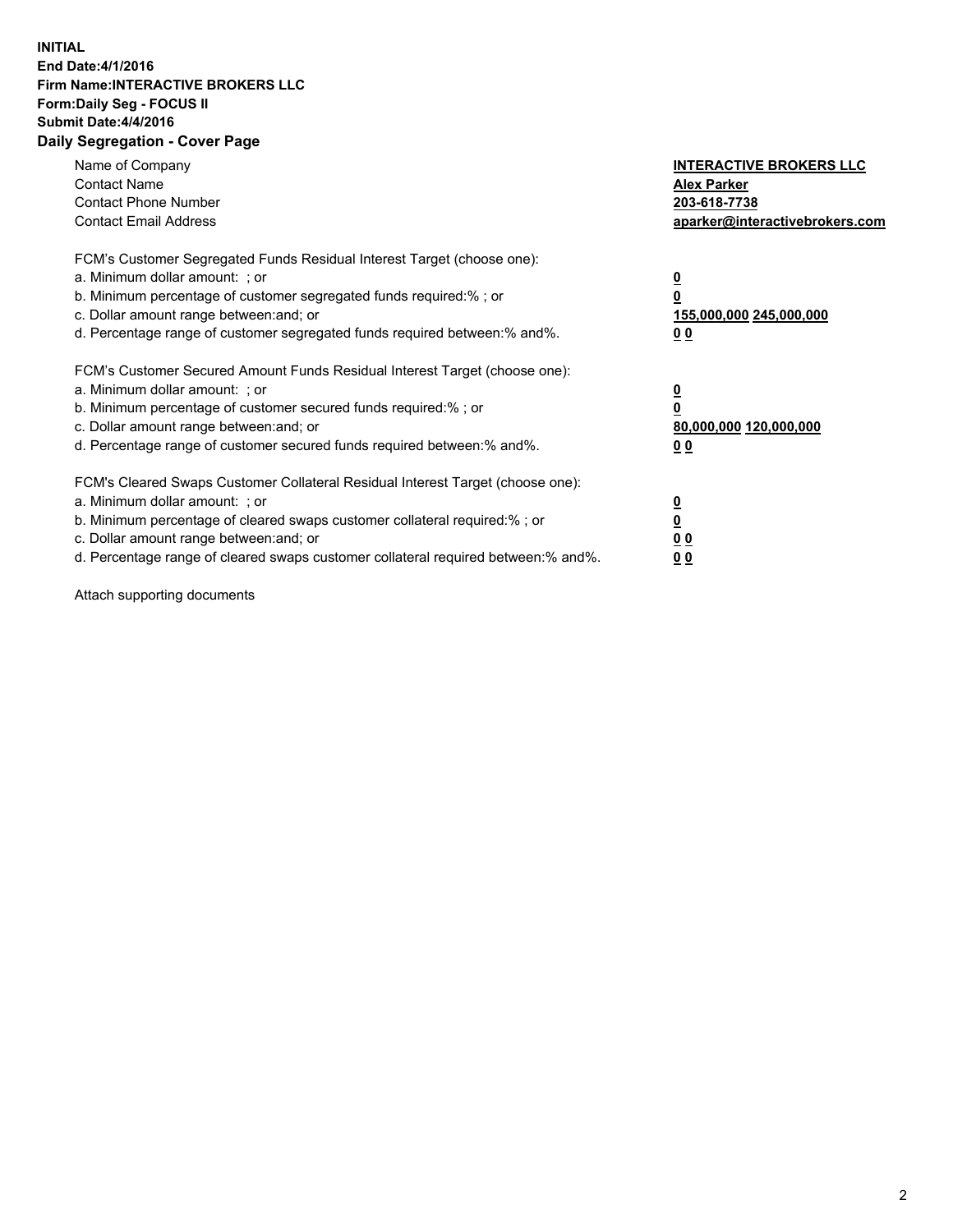## **INITIAL End Date:4/1/2016 Firm Name:INTERACTIVE BROKERS LLC Form:Daily Seg - FOCUS II Submit Date:4/4/2016 Daily Segregation - Secured Amounts**

|     | Daily Ocglegation - Occuled Amounts                                                         |                                  |
|-----|---------------------------------------------------------------------------------------------|----------------------------------|
|     | Foreign Futures and Foreign Options Secured Amounts                                         |                                  |
|     | Amount required to be set aside pursuant to law, rule or regulation of a foreign            | $0$ [7305]                       |
|     | government or a rule of a self-regulatory organization authorized thereunder                |                                  |
| 1.  | Net ledger balance - Foreign Futures and Foreign Option Trading - All Customers             |                                  |
|     | A. Cash                                                                                     | 278,562,223 [7315]               |
|     | B. Securities (at market)                                                                   | $0$ [7317]                       |
| 2.  | Net unrealized profit (loss) in open futures contracts traded on a foreign board of trade   | -1,678,153 [7325]                |
| 3.  | Exchange traded options                                                                     |                                  |
|     | a. Market value of open option contracts purchased on a foreign board of trade              | 47,125 [7335]                    |
|     | b. Market value of open contracts granted (sold) on a foreign board of trade                | $-53,629$ [7337]                 |
| 4.  | Net equity (deficit) (add lines 1.2. and 3.)                                                | 276,877,566 [7345]               |
| 5.  | Account liquidating to a deficit and account with a debit balances - gross amount           | 500,402 [7351]                   |
|     | Less: amount offset by customer owned securities                                            | 0 [7352] 500,402 [7354]          |
| 6.  | Amount required to be set aside as the secured amount - Net Liquidating Equity              | 277,377,968 [7355]               |
|     | Method (add lines 4 and 5)                                                                  |                                  |
| 7.  | Greater of amount required to be set aside pursuant to foreign jurisdiction (above) or line | 277,377,968 [7360]               |
|     | 6.                                                                                          |                                  |
|     | FUNDS DEPOSITED IN SEPARATE REGULATION 30.7 ACCOUNTS                                        |                                  |
| 1.  | Cash in banks                                                                               |                                  |
|     | A. Banks located in the United States                                                       | 100,000 [7500]                   |
|     | B. Other banks qualified under Regulation 30.7                                              | 0 [7520] 100,000 [7530]          |
| 2.  | Securities                                                                                  |                                  |
|     | A. In safekeeping with banks located in the United States                                   | 340,303,088 [7540]               |
|     | B. In safekeeping with other banks qualified under Regulation 30.7                          | 0 [7560] 340,303,088 [7570]      |
| 3.  | Equities with registered futures commission merchants                                       |                                  |
|     | A. Cash                                                                                     | $0$ [7580]                       |
|     | <b>B.</b> Securities                                                                        | $0$ [7590]                       |
|     | C. Unrealized gain (loss) on open futures contracts                                         | $0$ [7600]                       |
|     | D. Value of long option contracts                                                           | $0$ [7610]                       |
|     | E. Value of short option contracts                                                          | 0 [7615] 0 [7620]                |
| 4.  | Amounts held by clearing organizations of foreign boards of trade                           |                                  |
|     | A. Cash                                                                                     | $0$ [7640]                       |
|     | <b>B.</b> Securities                                                                        | $0$ [7650]                       |
|     | C. Amount due to (from) clearing organization - daily variation                             | $0$ [7660]                       |
|     | D. Value of long option contracts                                                           | $0$ [7670]                       |
|     | E. Value of short option contracts                                                          | 0 [7675] 0 [7680]                |
| 5.  | Amounts held by members of foreign boards of trade                                          |                                  |
|     | A. Cash                                                                                     | 74,879,951 [7700]                |
|     | <b>B.</b> Securities                                                                        | $0$ [7710]                       |
|     | C. Unrealized gain (loss) on open futures contracts                                         | $-2,614,355$ [7720]              |
|     | D. Value of long option contracts                                                           | 47,124 [7730]                    |
|     | E. Value of short option contracts                                                          | -53,627 [7735] 72,259,093 [7740] |
| 6.  | Amounts with other depositories designated by a foreign board of trade                      | 0 [7760]                         |
| 7.  | Segregated funds on hand                                                                    | $0$ [7765]                       |
| 8.  | Total funds in separate section 30.7 accounts                                               | 412,662,181 [7770]               |
| 9.  | Excess (deficiency) Set Aside for Secured Amount (subtract line 7 Secured Statement         | 135,284,213 [7380]               |
|     | Page 1 from Line 8)                                                                         |                                  |
| 10. | Management Target Amount for Excess funds in separate section 30.7 accounts                 | 80,000,000 [7780]                |
| 11. | Excess (deficiency) funds in separate 30.7 accounts over (under) Management Target          | 55,284,213 [7785]                |
|     |                                                                                             |                                  |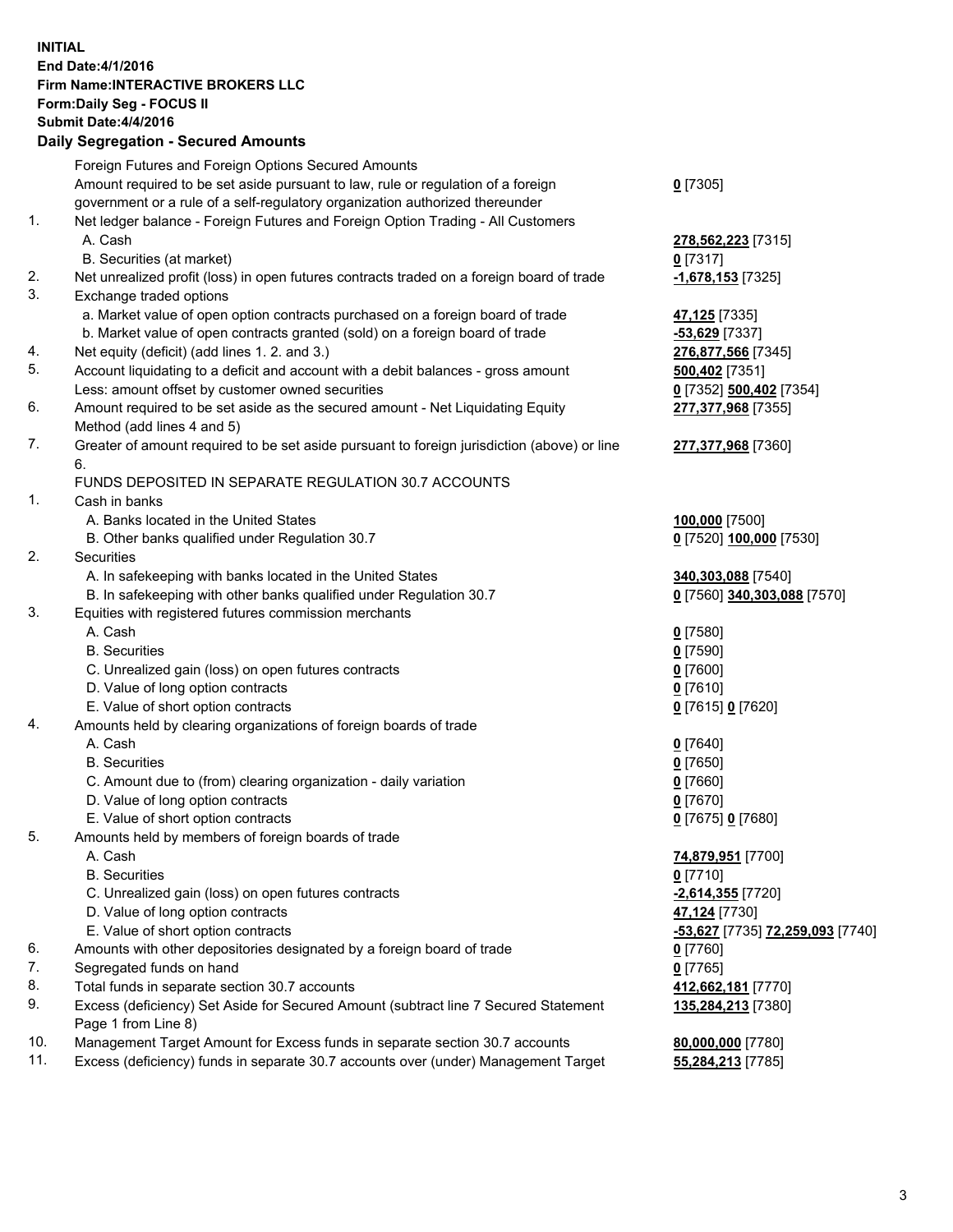**INITIAL End Date:4/1/2016 Firm Name:INTERACTIVE BROKERS LLC Form:Daily Seg - FOCUS II Submit Date:4/4/2016 Daily Segregation - Segregation Statement** SEGREGATION REQUIREMENTS(Section 4d(2) of the CEAct) 1. Net ledger balance A. Cash **2,728,697,832** [7010] B. Securities (at market) **0** [7020] 2. Net unrealized profit (loss) in open futures contracts traded on a contract market **-109,900,461** [7030] 3. Exchange traded options A. Add market value of open option contracts purchased on a contract market **105,171,439** [7032] B. Deduct market value of open option contracts granted (sold) on a contract market **-172,033,635** [7033] 4. Net equity (deficit) (add lines 1, 2 and 3) **2,551,935,175** [7040] 5. Accounts liquidating to a deficit and accounts with debit balances - gross amount **59,836** [7045] Less: amount offset by customer securities **0** [7047] **59,836** [7050] 6. Amount required to be segregated (add lines 4 and 5) **2,551,995,011** [7060] FUNDS IN SEGREGATED ACCOUNTS 7. Deposited in segregated funds bank accounts A. Cash **213,049,359** [7070] B. Securities representing investments of customers' funds (at market) **1,518,778,425** [7080] C. Securities held for particular customers or option customers in lieu of cash (at market) **0** [7090] 8. Margins on deposit with derivatives clearing organizations of contract markets A. Cash **34,945,715** [7100] B. Securities representing investments of customers' funds (at market) **1,065,672,421** [7110] C. Securities held for particular customers or option customers in lieu of cash (at market) **0** [7120] 9. Net settlement from (to) derivatives clearing organizations of contract markets **-26,746,733** [7130] 10. Exchange traded options A. Value of open long option contracts **105,135,067** [7132] B. Value of open short option contracts **-171,997,294** [7133] 11. Net equities with other FCMs A. Net liquidating equity **0** [7140] B. Securities representing investments of customers' funds (at market) **0** [7160] C. Securities held for particular customers or option customers in lieu of cash (at market) **0** [7170] 12. Segregated funds on hand **0** [7150] 13. Total amount in segregation (add lines 7 through 12) **2,738,836,960** [7180] 14. Excess (deficiency) funds in segregation (subtract line 6 from line 13) **186,841,949** [7190] 15. Management Target Amount for Excess funds in segregation **155,000,000** [7194] 16. Excess (deficiency) funds in segregation over (under) Management Target Amount **31,841,949** [7198]

Excess